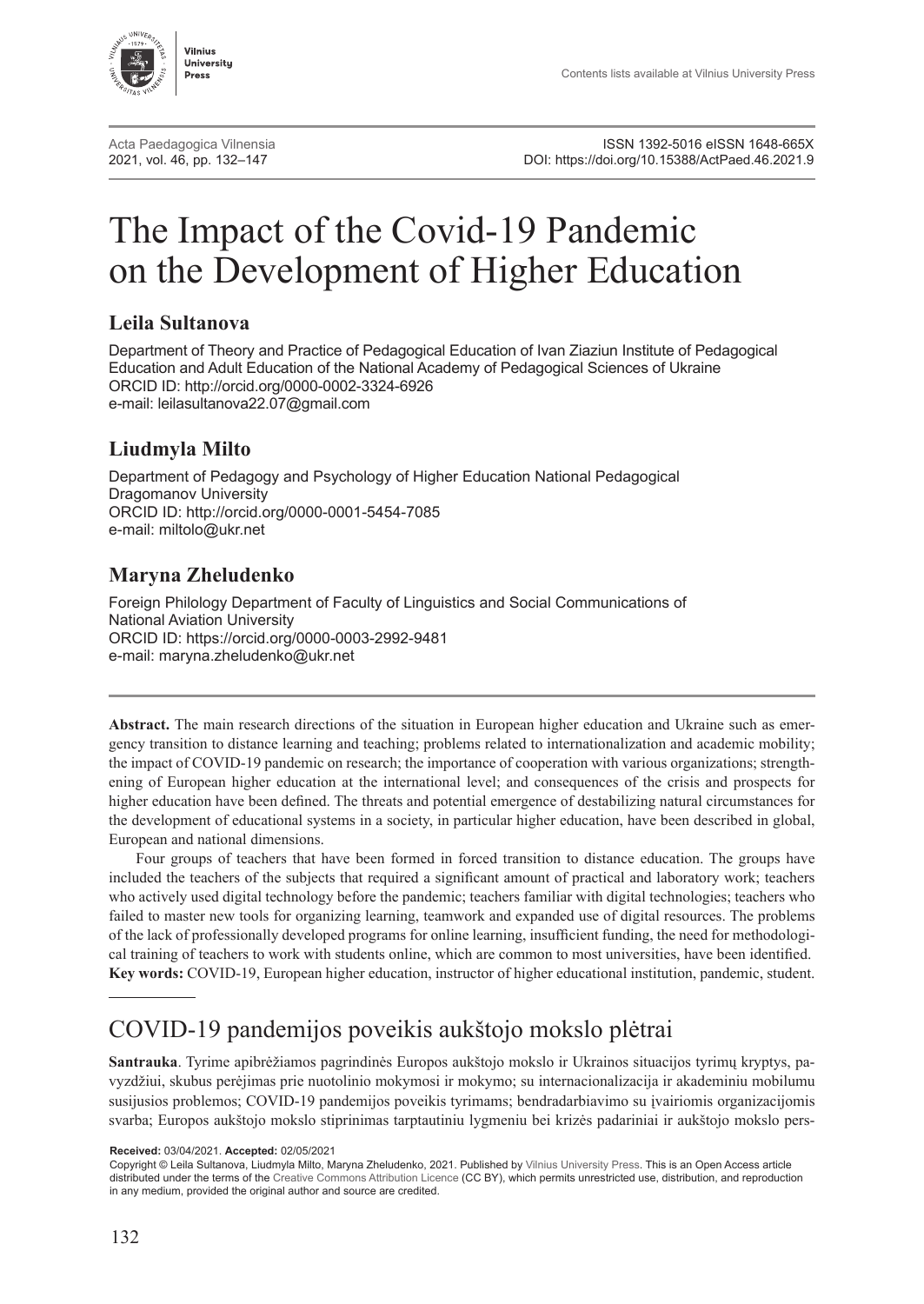pektyvos. Pasauliniu, europiniu ir nacionaliniu mastu aprašomos destabilizuojančių gamtinių aplinkybių grėsmės švietimo sistemų, ypač aukštojo mokslo, plėtrai.

Tyrime dalyvavo keturios grupės mokytojų, turėjusių priverstinai pereiti prie nuotolinio ugdymo – mokytojai tų dalykų, kurių mokant yra nemažai praktinių ir laboratorinių darbų; mokytojai, kurie prieš pandemiją aktyviai naudojo skaitmenines technologijas; mokytojai, kurie buvo susipažinę su skaitmeninėmis technologijomis; mokytojai, kuriems nepavyko įvaldyti naujų mokymosi organizavimo, komandinio darbo ir išplėsto skaitmeninių išteklių naudojimo priemonių. Tyrimas atskleidė daugumai universitetų būdingas problemas – profesionaliai sukurtų nuotolinio mokymosi programų trūkumas, nepakankamas finansavimas ir dėstytojų metodinio rengimo nuotoliniam darbui su studentais poreikis.

**Pagrindiniai žodžiai**: COVID-19, Europos aukštasis mokslas, aukštosios mokyklos dėstytojas, pandemija, studentas.

#### **Introduction**

The COVID-19 pandemic has affected absolutely all forms of human interaction and cooperation, significantly changed the world picture, necessitated adaptation to new life conditions, caused social and economic destabilization, and destroyed the sense of life security.

Higher education is one of those spheres that have been significantly affected. During a short period, higher educational institutions had been forced to switch to distance or blended learning. Because of the quarantine measures caused by the spread of the COVID-19 pandemic, there arose a need for a radical change in the forms and methods of teaching, methods of interpersonal communication, and the organization of the educational process.

Education issues are one of the top priorities of any society during the COVID-19 pandemic. After all, it is education that provides support and protection of the basic values of society, forms a sense of security and prospects for development, and affects the psychological state of society. The informational and psychological aspects of education associated with the formation of mass consciousness are important in this context (Sukhenko & Lukianenko, 2007).

In addition to psychological security, education contributes to ensuring the social security of humankind and society, as well as economic stability, so the adequate and professional educational policy of the state as a whole depends on the ability to overcome the crisis. According to O. Harashchuk (2020), "Education is a strategic resource of socio-economic, cultural and spiritual development of society, improving the welfare of the population, ensuring national interests, strengthening international prestige, forming a positive image of the country, strengthening its competitiveness in the international arena, and creating conditions for personal self-realization" (Harashchuk, 2020). Thus, education in the context of the COVID-19 pandemic requires a roadmap for solving urgent problems and adapting to the new reality.

The **aim** of the article is to analyze in global, European, and national dimensions the threats, potential opportunities, and impact that destabilizing natural circumstances has on the development of educational systems in a society, including higher education, based on studies of the educational organizations from different countries. The following **tasks** have been defined: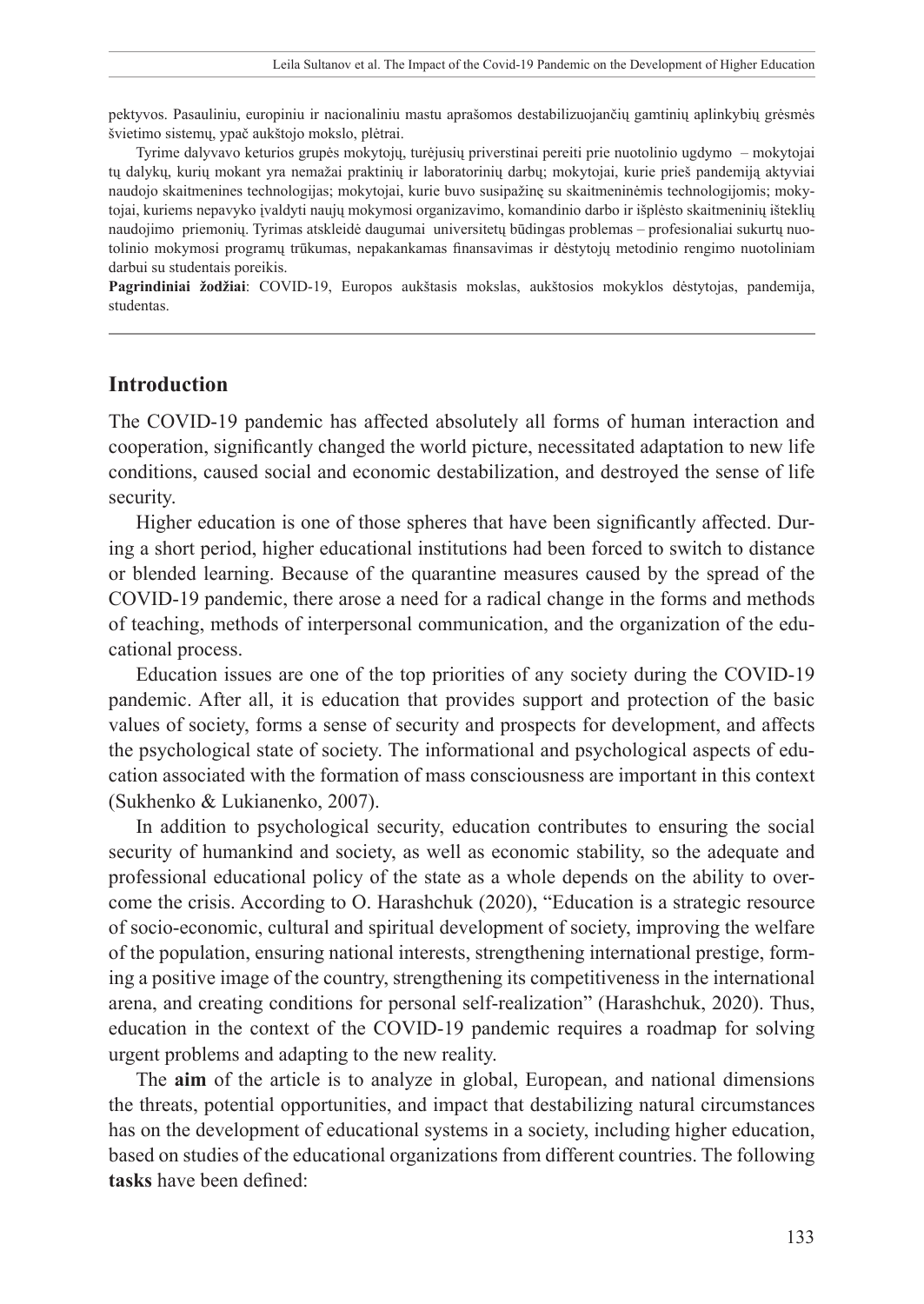- to analyze the studies of the world organizations regarding the impact of COVID-19 pandemic on higher education;
- to characterize economic, social and psychological aspects of the impact of COVID-19 pandemic on higher education;
- to identify the tendencies in development of higher education based on the analysis of the European studies;
- to outline the main problems in higher education and recommendations for its development.

## **Method**

In order to determine the main directions of research on the current situation in higher education, we used the following research methods: **secondary analysis** and **interpretation** of sociological data; **systematization and classification** of used theoretical and factual material; **analysis of the experience** of higher education in the conditions of extreme transition to **distance mode**; **comparative analysis** with foreign experience; **prognostic analysis** for determination of the prospects for further research.

## **Literature Review**

In order to identify the impact of the COVID-19 pandemic on the development of educational systems in global, European and national dimensions, we have analyzed the studies conducted by various educational organizations. It was determined that the educational community has consolidated its efforts to ensure the functioning of the higher education system in the pandemic conditions. In a short time, various educational organizations have conducted research to analyze the impact of the COVID-19 pandemic on higher education.

Among the studies of the impact of the COVID-19 pandemic on education conducted by educational organizations, it is necessary to distinguish the following:

- 1. Studies concerning the COVID-19 pandemic influence on students and teachers (Global Learner Survey, 2020; COVID-19 Social Science Lab, 2020; So sehen die Lehrkräfte die Corona-Krise in der Bildung, 2020);
- 2. Studies on the students' health (Studie zur Gesundheit der Studierenden in Zeiten der Corona-Pandemie, 2020; Eysenbach et al., 2020);
- 3. Studies of the COVID-19 pandemic consequences for the universities (How Universities are Addressing the Coronavirus. Crisis and Moving Forward, 2020; Corona-Folgen für die internationale Hochschulwelt, 2020; Jump, 2020; Barannikov et al., 2020);
- 4. Studies concerning the COVID-19 influence on science and higher education (Aksoy et al., 2020; Auswirkungen der Corona-Pandemie auf Hochschulen und Studium, 2020; Studie: «Lernen unter COVID-19 Bedingungen», 2020; Marinoni et a., 2020; Schmermund, 2021; Altbach, 2020; Bai-Yun, 2020; COVID-19 and higher education: Today and tomorrow. Impact analysis, policy responses and recommendations, 2020).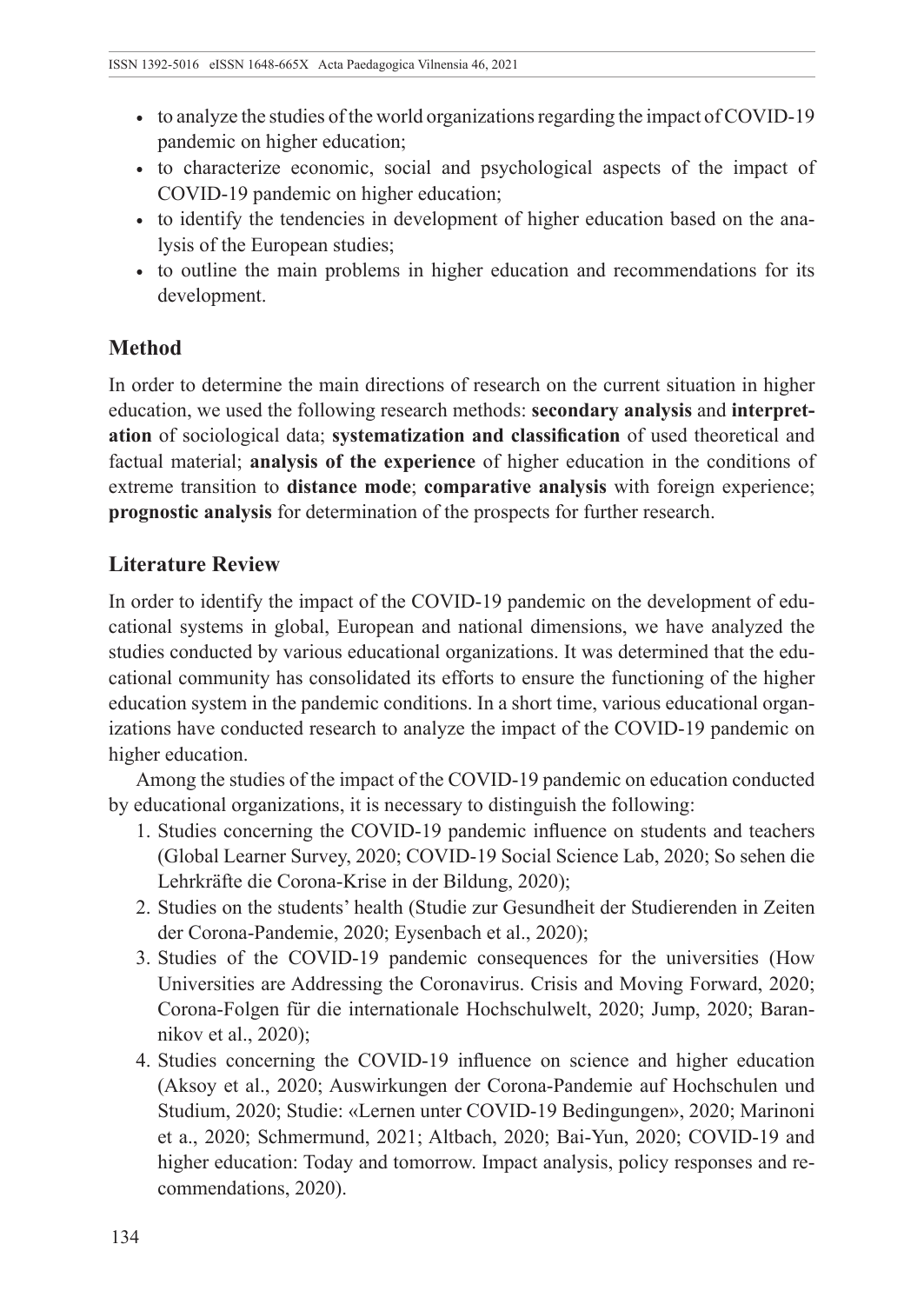Analysis of the content and results of these studies has allowed us to conclude the following.

- Students and professors evaluate the situation differently. Generally, students have a positive attitude towards distance education, in contrast to teachers.
- Despite the positive students' attitude to distant education, respondents lack personal contacts, which has negatively affected their health. Professors have also had health problems, which is connected with psychological stress and increased workload associated with transition to distant education.
- Universities have suffered significant financial losses due to a decrease in the number of international students.
- Along with the spread of the COVID-19, distrust to the scientific researches has grown in the society. As a result, the need for open access to scientific researches has increased. It has turned out that education is becoming less accessible to the average person.

According to UNESCO, 1.5 billion students and young people on the planet have been affected by the closure of schools and universities due to the spread of the COVID-19 pandemic. In order to protect the rights to education during this period, UNESCO has established the Global Coalition for Education, which aims to ensure an appropriate level of education through partnership and mutual exchange (UNESCO, 2020). The coalition's main tasks have included addressing the problems related to the Internet and its content; providing digital tools for ensuring education, protecting privacy and following ethical standards, improving technical knowledge, managing digital learning, mobilizing resources and implementing innovative solutions for distance learning. Coalition partners such as Microsoft, GSMA, Weidong, Google, Facebook, Zoom, KPMG, and Coursera provided resources and expertise in the field of digital technology and digital capacity building. In addition, measures have been developed to respond to the COVID-19 pandemic in the field of education, namely, psychosocial support, digital learning management systems, platforms for open online courses, content for self-learning, platforms for real-time video communication, and digital learning content for teachers (UNESCO, 2020).

## **Results**

The International Association of Universities has initiated a global study to analyze the situation in higher education at the regional and national levels in Asia, Europe and North America and two provisional reports have been presented by the IAF (Regional/ National Perspectives on the Impact of COVID-19 on Higher Education, 2020).

- 1. The IAU First Global Survey Report on the impact of COVID-19 on Higher Education around the World. At present, the IAU is working on completing the second report about the Global Survey.
- 2. Report on Regional and National Perspectives on the Impact of COVID-19 on Higher Education.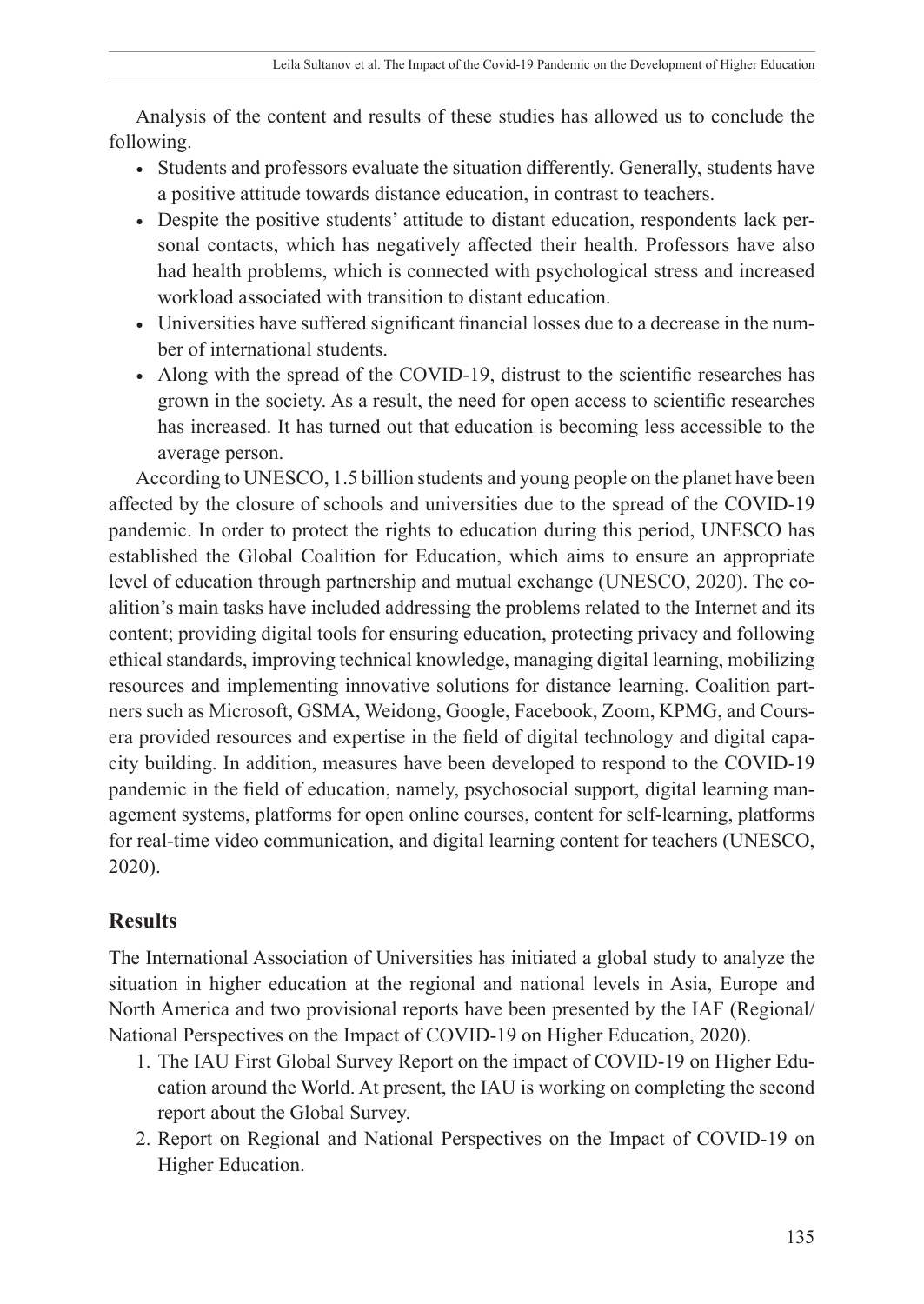Both reports have been focused on analysis of the short-term effects of the pandemic on higher education on a global scale. The survey conducted by the International Association of Universities has been unique due to its attempt to reflect the impact of COVID-19 on higher education at the global level, analyzing the activities of universities around the world. This survey is not a complete or comprehensive analysis of the impact of COVID-19 on higher education. However, this is the first analysis of the phenomenon at the global level. The survey has covered 424 complete responses from the higher education institutions in 109 countries and 2 special administrative regions of China (Hong Kong and Macao).

It should be noted that the results have been analyzed not only at the global level, but also in four regions of the world (Africa, America, Asia and Pacific region and Europe).

The survey revealed that almost all higher education institutions have been affected by COVID-19. More than half of them have ceased operations or closed completely. Almost all higher education institutions have switched to distance learning, despite the problems of technical infrastructure, competencies and problems related to the specifics of certain areas of education.

The closure of borders has led to a sharp decline in academic mobility and funding for international projects. The most common consequence of COVID-19 has been the cancellation of international travel and the cancellation or postponement of scientific conferences. At the same time, the forced transition to distance learning has opened up new, more flexible opportunities for education, such as blended or hybrid learning, a combination of synchronous and asynchronous learning. COVID-19 has increased virtual mobility and / or online learning as an alternative to student physical mobility.

It should also be noted that academic mobility includes the problem of teaching students among whom there is a special category – students with special needs. Such students require support from their family and relevant staff. In addition, there have arisen difficulties for foreign students who have been forced to stop their studies or stay in a foreign country for the period of quarantine.

With the spread of COVID-19 in society, distrust in scientific research has grown. Aksoy et al. (2020) have noted that the COVID-19 pandemic has called into question the value of scientific research. The authors have investigated the impact of previous epidemics on human confidence in science and scientists and have found out that previous epidemics did not affect people's views on science and science. That is, that despite the epidemic, it was deemed necessary to engage in science, as well as disease research, as an important component of science. However, trust in scientists and the results of their work is declining. One of the consequences of this situation is the growing need for open access to the scientific research.

Educators from all the analyzed countries have recognized and emphasized the importance of cooperation with various organizations. Their arguments have been that after all, there are subjects that require laboratory work, practical experience, and external cooperation. Therefore, distance learning cannot provide effective mastery of all subjects without exception. During the COVID-19 pandemic, some higher education institutions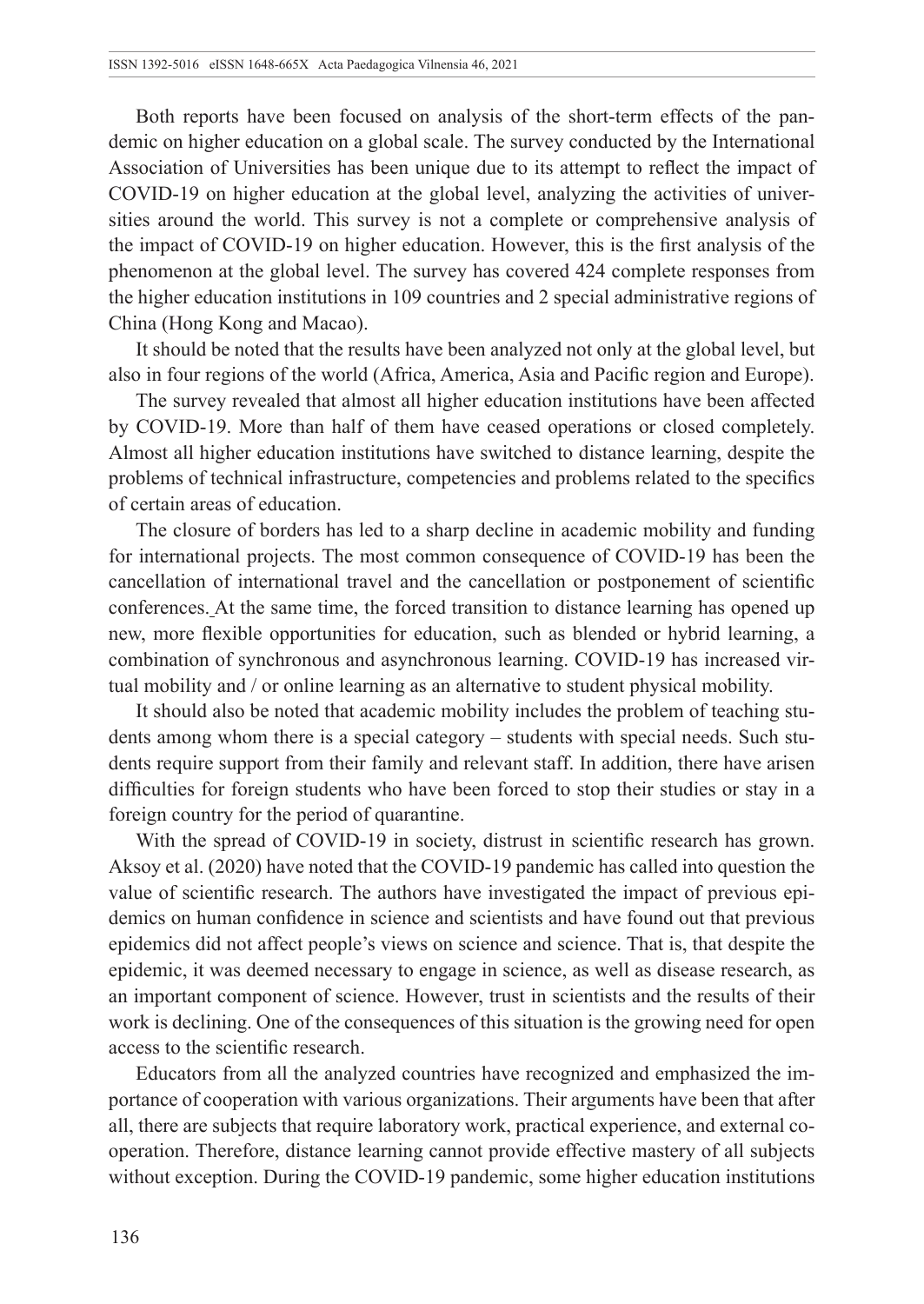have been forced to suspend cooperation due to the impossibility of physical presence and due to the deterioration of their economic situation. As a result, some of them have been forced to cease their activities. However, many higher education institutions have managed to maintain this line of work and provide students with practical professional skills.

In addition to the above-mentioned issues, we would like to draw attention to the economic, social, and psychological dimensions of the problems of education.

The *economic dimension* of the issue is that education is functioning through the sources of funding provided by the state, foreign students, students who receive education on a contract basis, and universities' own sources. In addition, educational institutions receive money that students pay for dormitories, food, renting cafes, student canteens, souvenir stores and bookstores.

The COVID-19 pandemic has dramatically changed this picture, when the share of international students has been significantly declining around the world, and all other income sources have been lost. A decline has also been noted in the financial capacity of students due to objective social circumstances and the situation on the labor market. Cases have often been noted when students have demanded a reduction in tuition fees.

In Ukraine, the number of foreign students who were a potential financial resource in the 2019-2020 academic year was more than 63 thousand. Due to the consequences of COVID-19, the share of foreign students has been declining worldwide and in Ukraine in particular, which meant limited financial flow. The activity of the world's leading universities has shown the large-scale financial losses. It is necessary to understand that education is a business that significantly affects the economic level of any state's development at the present stage and provides the financial stability of the state in the future (Ukrainian National News. Informational Agency, 2019).

The economic consequences for education are the lack of specialists in certain fields, which in the conditions of a pandemic need new knowledge, skills and specialists. This situation in turn would cause other crises of a financial and social nature.

The *social dimension*. Social distance has significantly reduced educational opportunities. By social distance, we mean the lack of access to basic services due to certain external reasons, including lack of access to education. In a digital society, people with limited access to digital infrastructure have automatically found themselves in social isolation, which has been the cause of social inequality. It has been shown, among other things, in digital inequality. The Sociological Association Report states that "digital inequality significantly limits the chances that some people have in life, as they don't have access to the virtual reality, the data bases and the online sources that would allow them to enjoy many benefits of modern civilization." (Sociological Association of Ukraine, 2018).

The *psychological dimension*. In the conditions of a digital society, the students who have limited access to the digital infrastructure and the Internet automatically find themselves in social isolation, which is the cause of social inequality, as well as emotional and psychological problems. The biggest challenge for current instructors and teachers has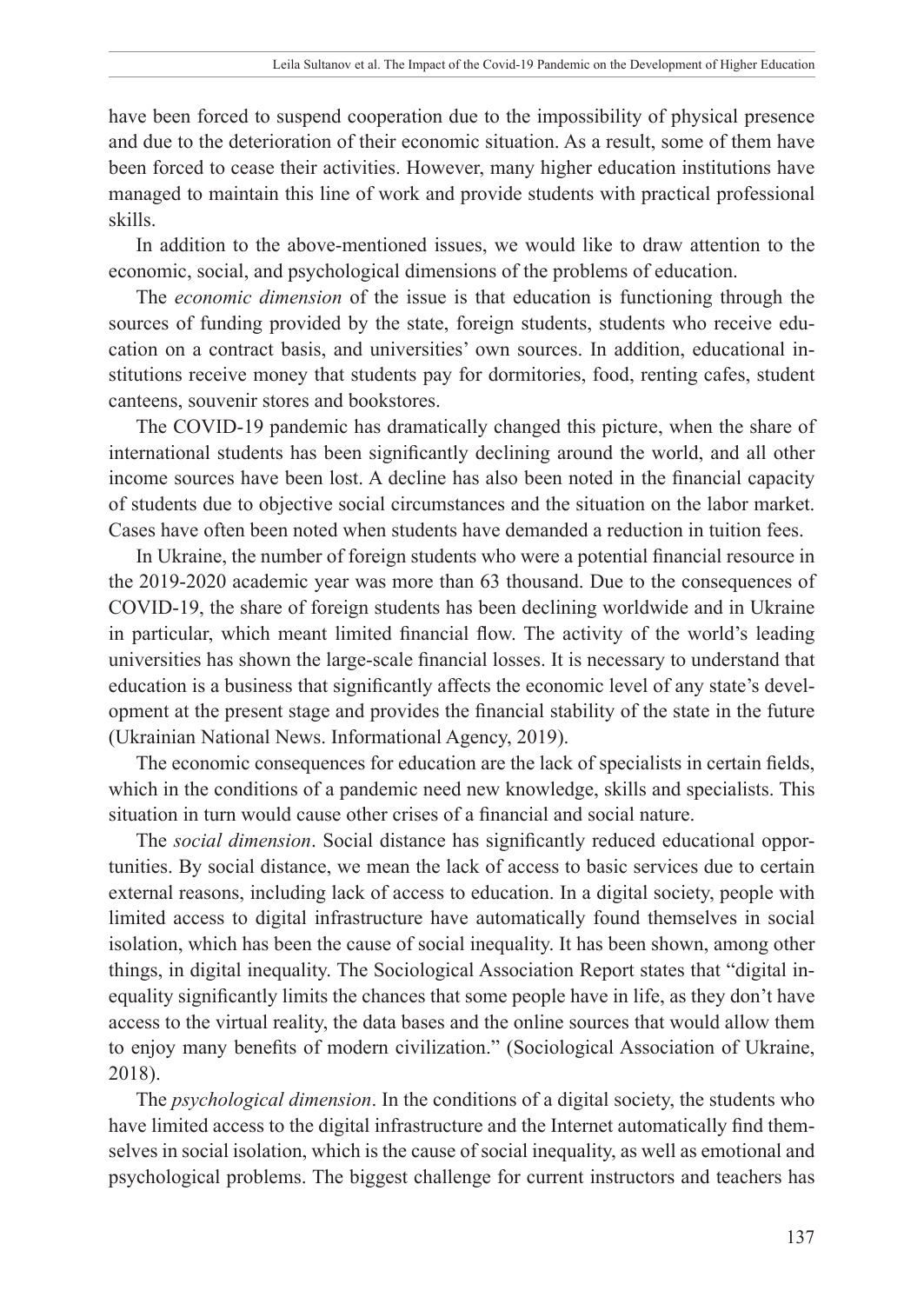become to quickly master the skills of using digital platforms and cloud technologies. In addition, excessive stress in society, lack of reliable information, new work tasks, unpreparedness of teachers and students for the new reality, communication 24/7, and the absence of a culture of digital communication have become just some of the stressors faced by the current teachers and students.

 In the conditions of the pandemic, teachers and students have been forced to work overtime, their usual mode of work has been violated, all health norms have been exceeded in terms of the time a person should spend on the Internet. That is why psychologists and doctors have started to talk about the "digital diet" as a means of maintaining mental and emotional stability, as well as physical health.

There are various definitions of the term "digital diet" in psychological literature. Digital diet has been understood as a competent and selective approach to the selection and consumption of useful information (Khanenko, 2020); use of electronic devices and technologies to the reasonable and comfortable limits for each Internet user (Siberg, 2016).

The basic principles of digital diet in the conditions of distance education have been identified. Among them: management of information load, when educational material should be selected optimally considering the educational topic and the time required for its processing in digital format; politeness and ethics with a clear time frame for correspondence, calls, communication online, chat, social networks between teachers and students; so-called detoxification or relaxing day / time.

We would like to point out that in order to analyze the medium- and long-term effects of the pandemic on higher education, the International Association of Universities plans to publish two additional editions of the Global Survey. The study plans to cover issues related to changes in the functioning of higher education institutions, as well as the ways of adaptation of higher education institutions in the context of the COVID-19 pandemic. The next study has been scheduled for 2021 and should predict the long-term effects of the pandemic.

### **Discussion**

The analysis of the impact of COVID-19 on higher education in the global dimension has shown that distance education remains relevant for most higher education institutions today. Therefore, ensuring proper online conditions for studying has been a key strategy in response to COVID-19.

The analysis of the European research on the impact of the COVID-19 pandemic on higher education analyzed above in our article has revealed some trends. The first trend is the growing popularity of online studying. This form of education will become a vital part of the further development of higher education. In order to ensure the effectiveness of distance learning, teachers must master the recent teaching methods, including online teaching.

The next trend is an increase in demand for shorter and cheaper studying courses. To date, the length of time to obtain higher education ranges from four to 5.5-6 years. Given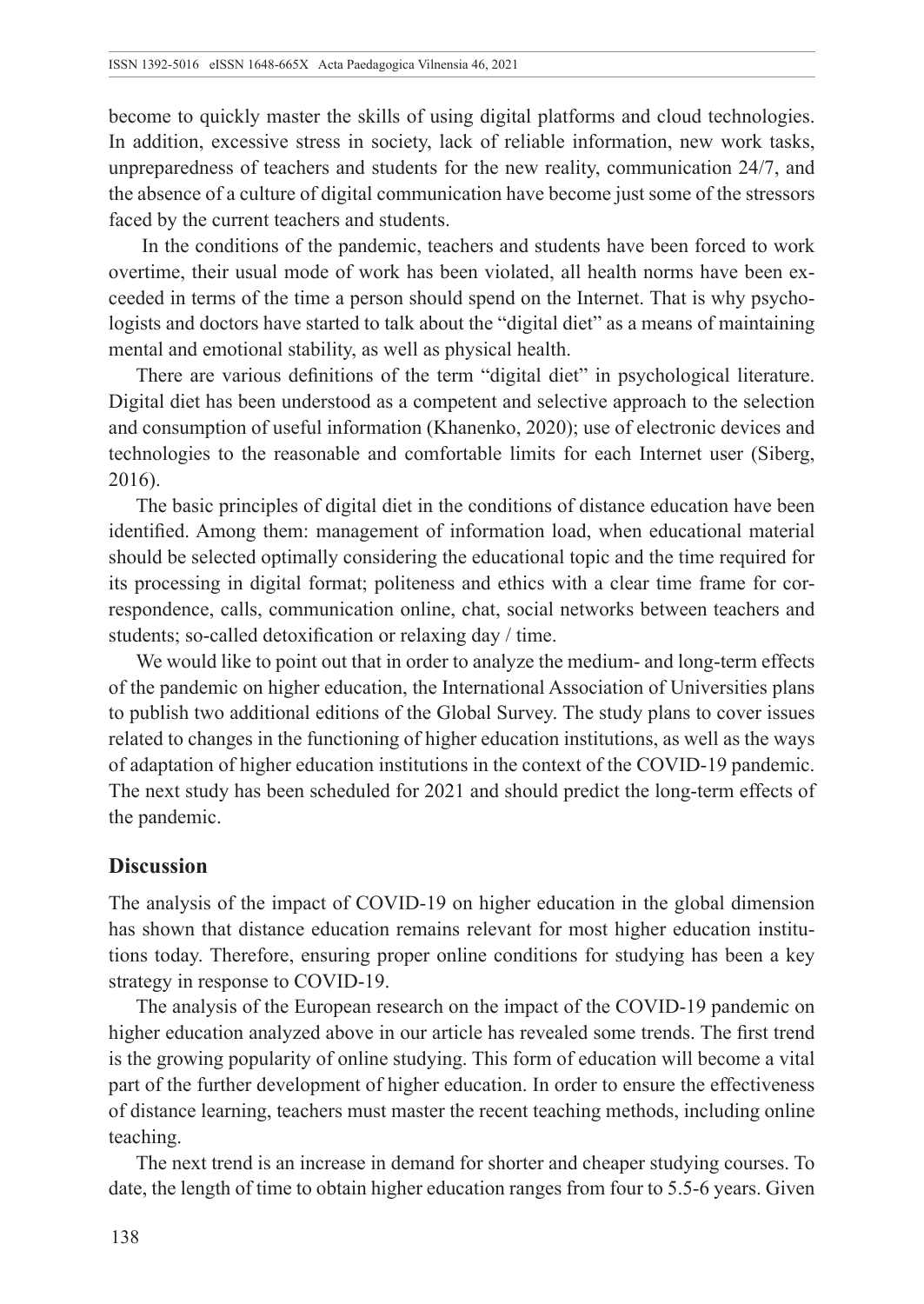the rapid pace of development of any society, this length of time to obtain an education will soon lose its relevance, and after all, education should focus on professions that will be relevant in 10 years. Instead, current education systems focus on professions that are popular today, and the specialties, which have been acquired over a long period of study often lose their relevance even before graduation. The Dell Technologies report has stated that "85% of the specialties of 2030, which will include Generation Z and Alpha, have not yet been invented" (Trade Union of Education and Science of Ukraine, 2020). In addition, higher education for the average person is becoming less accessible, as it requires significant financial costs. In this context, it is worth emphasizing the huge potential of companies that organize free courses, seminars, trainings and thus have a chance to provide themselves with qualified staff.

According to the forecast of the analytical company Oxford Economics, by 2030, about 20 million factory workers in the world will change jobs (Cooper, 2019). In addition, according to the conclusions of the World Economic Forum 2018, by 2022, more than 75 million people will lose their jobs (The Future of Jobs Report, 2018). However, these forecasts are rather contradictory, and they need more in-depth critical analysis. Universities now have a competitive advantage over other types of education, as many companies still require a diploma of higher education. However, nowadays we notice a tendency to lower the importance of having a diploma due to the modern conditions and requirement of labor market. Among them are long duration of the educational program needed for receiving academic education; probability of losing the relevance of the profession during the period of studying; need to master more than one profession in a lifetime; a diploma loses its importance for employment; the emphasis is put on skills rather than diplomas (Prystai, 2020). Therefore, universities should already develop and update educational programs that will have advantages over other forms of education to ensure the competitiveness of graduate on the labor market.

Analyzing the impact of COVID-19 on the development of higher education in Ukraine, we have noted that, despite such difficulties as social isolation, lack of face-toface learning opportunities, social tensions, economic crises, lack of reliable knowledge about the real state of matters, low level of analytical thinking, unequal access to quality Internet, low level of digital awareness, the system as a whole has remained operational. The transition to distance education has made it possible to ensure the interaction of students and teachers in order to perform educational tasks.

Educational activities have been carried out in three formats, such as asynchronous or correspondence (students study at a time convenient for them in accordance with the terms set by the program); synchronous format, which involves the simultaneous participation of teachers and students; mixed, which is a combination of the previous two formats, depending on needs.

Some educational institutions successfully practiced distance education even before the quarantine. However, most institutions have carried out their main activities in person and / or in the correspondence form. A number of problems have arisen due to the introduction of total distance learning format in higher education institutions of Ukraine in the pandemic conditions.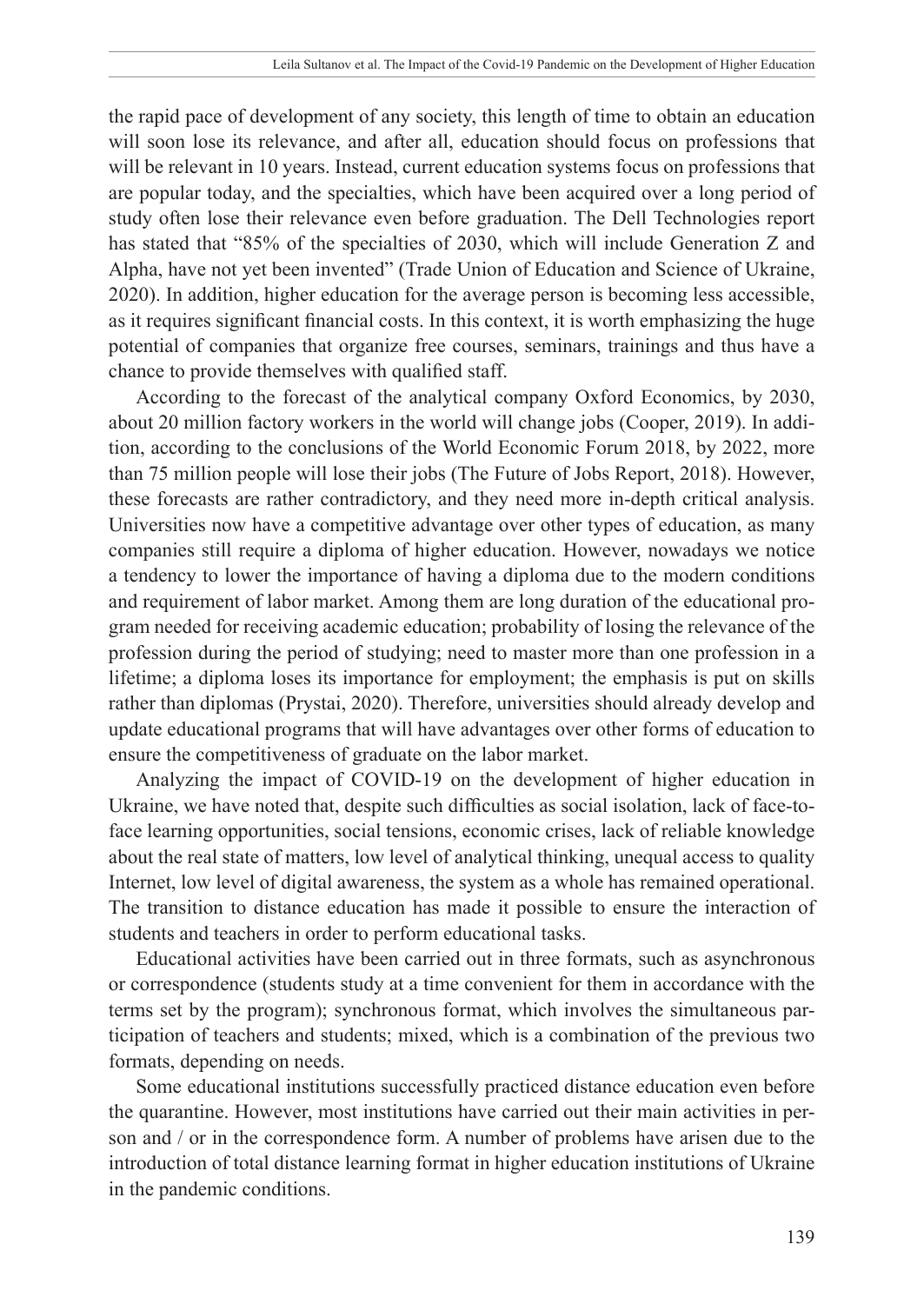The first problem is connected with the availability of hardware. Lack or improper condition of computer equipment, lack of Internet (for example, in rural areas) makes it impossible to use distance education. For instance, nowadays in Ukraine we are witnessing the so-called "digital divide". According to the official data of the National Commission for State Regulation of Communications and Informatization, 1.4 million (27%) out of 5 million of the fixed broadband Internet subscribers is concentrated in Kyiv, and together with the oblast it is more than 30%, although only 11% of the population lives in the capital region. This situation has significantly deepened inequality in the rights and opportunities of the population and led to social injustice and economic disparity (Shelest, 2017). The situation has not changed significantly in 2020. According to a report by the Ministry of Digital Transformation of Ukraine, 65% of villages do not have broadband Internet access (Economic Truth, 2020). However, we notice a positive trend. The Deputy Minister for Digital Infrastructure Development of the Ministry of Digital Transformation O. Shelest has informed that the Ministry`s plans for 2021 have included providing access to the fixed Internet to 3,000 villages (Shelest, 2021).

The second problem is challenges with software use. Even with the necessary hardware, installing software for distance education has been difficult for the users. The third issue is the lack of methodological training of the teachers for the distance format of education. This format requires special teacher knowledge and skills. The teaching methods suitable and used for full-time studying are not suitable for distance education. Therefore, the problem is that often all classes are conducted in the form of a teacher's monologue and students' independent work. Resolving this issue is an urgent problem.

The transition to digital education has proved to be the only way to continue efficient education. During the quarantine period, many teachers and students made full use of digital technologies for teaching and learning purposes for the first time. The report "Rethinking Education in the Digital Age", conducted by the European Parliament in 2020, stated that the central issue of modern policy should be in rethinking the role of education in the digital age, namely: only education can form qualified professionals in the emergence of new professions and labor market transformations; education forms the preconditions for social integration and equal participation of citizens in the conditions of digital democracy (Europarliament, 2020).

We agree with the opinion of foreign researchers that after the forced transition to distance education teachers can be divided into four groups (Barannikov et al., 2020). The first group consists of the teachers of the subjects that require a significant amount of practical and laboratory work. In most cases, such teachers have not done any serious substitution of teaching methods. On average, they make up about 5% of the total. This group of the teachers strongly oppose the use of distance learning and new technologies in the future.

The second group consists of the teachers who had actively used digital technologies (including online courses and resources) before the pandemic. They have been able to quickly expand the use of conventional means of communication, the creation of digital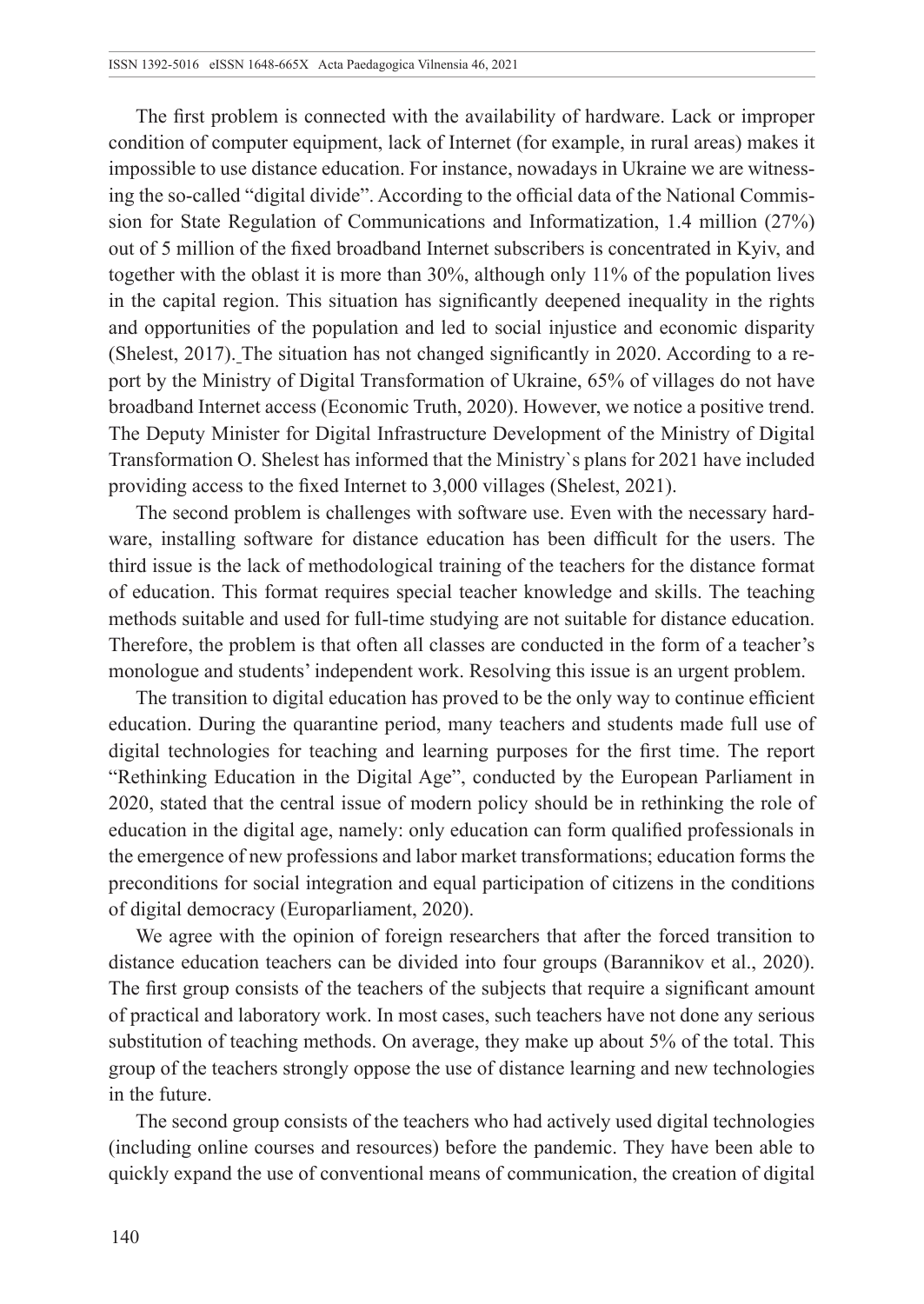resources, and learning management systems. According to Barannikov et al. (2020), their share is about 25%. This group generally supports the expansion of distance learning and believes that the quality of online learning can be equated with the quality of offline learning.

The next group is combined from the teachers familiar with digital technology (including outside of professional activities), who know how to search for information on the Internet and communicate by e-mail. Such teachers (up to 50%) have quickly mastered new tools, including synchronous learning, but this has required considerable effort. In general, the representatives of this group do not support a significant expansion of online learning (including the use of online courses of leading open education platforms), but in some cases they see the possibility of using communication technologies, educational management systems, and additional digital learning resources.

The last group consists of the teachers who have not been able to master new tools for organizing teaching, for teamwork and expanded use of digital resources. They have actually switched to teaching by correspondence. Their share is from 5% to 30% depending on the institution. For these teachers, the experience of transition turned out to be very difficult. They do not believe either in the effectiveness of the distance format, or in their own ability to learn new educational technologies.

Thus, the problems of technical nature and methodological training of the specialists to some extent have complicated the effectiveness of the educational process. However, they have created a field for finding new and alternative forms of cooperation between specialists in humanities and various technical fields. The digital competence of the teaching staff has ranked first among the skills and abilities that teachers need to improve and develop.

We consider it expedient to strengthen the foreign language competence of teachers. During the quarantine period, new opportunities for the professional development of teachers have been created, and free information resources in foreign languages have been opened. However, insufficient knowledge of foreign languages is a barrier to the professional development and general prospects of teachers. In addition, it reduces the level of general awareness and does not contribute to a comprehensive analysis of the situation, significantly decreasing the number of useful external sources for information analysis and study of international expertise.

The adaptation of plans and programs to distance education, as well as the adequacy of testing methods for the activities of both teachers and students during the quarantine period has also been an important issue. Methods of testing are an objective indicator of the efficiency of the entire educational process. They cover not only the forms of testing, but also have a so-called preliminary stage, to which we also include the forms of assignments, presentation of educational material, the volume and time for its processing, taking into account the target audience, and so on. In this context, the opinion of HEI students is worth noting on these issues.

A significant part of HEI students have been dissatisfied with the quality of education due to the following factors: an increase in the number of tasks and a short time for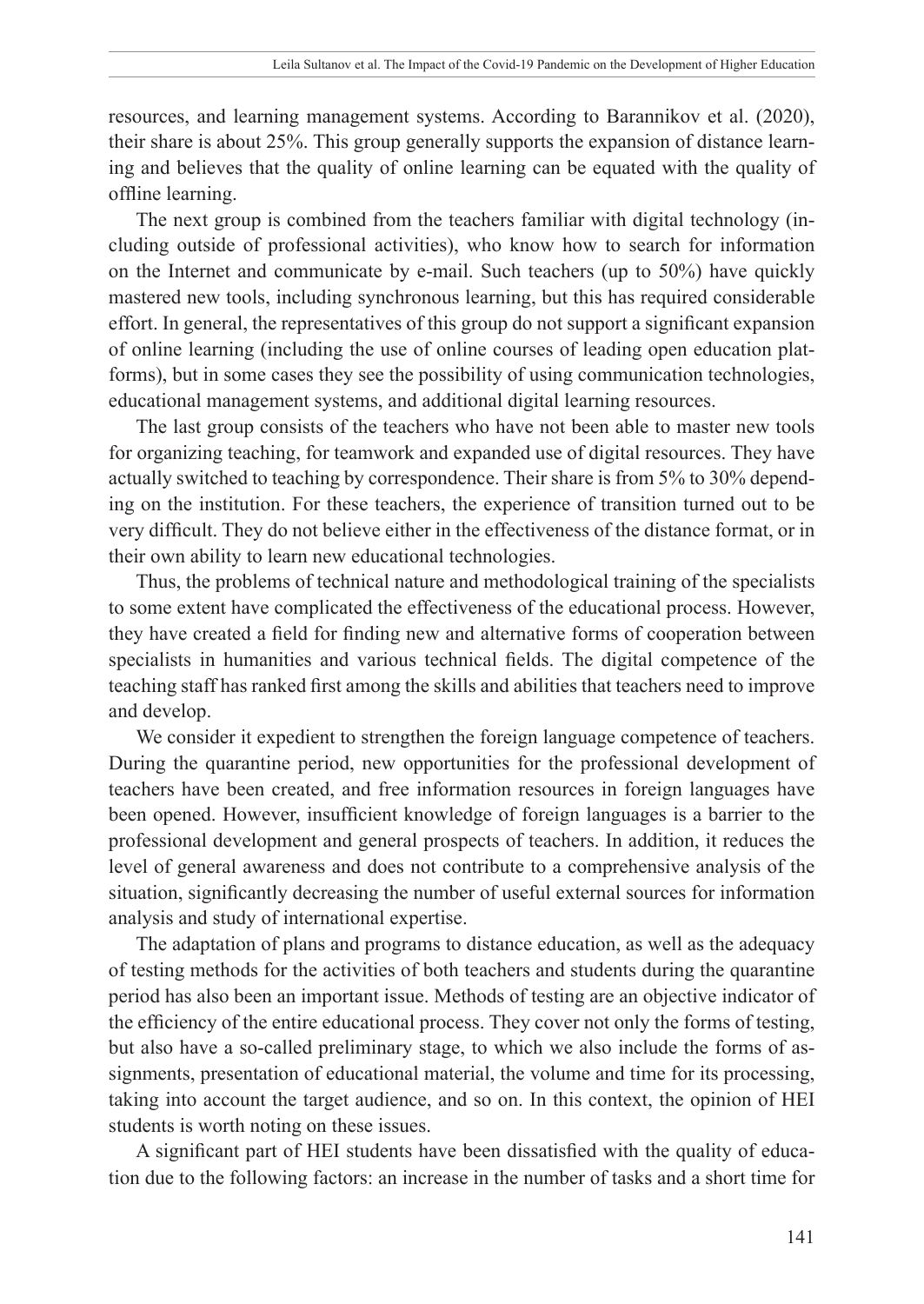their implementation, poor quality of tasks, lack of some teachers' skills to work with online resources, similarity of tasks etc. It is obvious that the forms of testing need to be changed for greater objectivity. The objectivity of testing methods (exams, tests, defense of graduation theses, etc.) requires special attention. Therefore, the successful experience and best practices of higher education institutions in the EU countries should be used by the national education system of Ukraine. After all, the development of testing forms is a complex phenomenon, based on many components, including the attitude of HEI students to both forms of education and forms of testing. Requirements for the level of education and the level of teaching have been growing in accordance with the requirements of the contemporary labor market.

Student youth are acutely aware of the dependence of their future life on the level and quality of current education. I. Kohut, Y. Nazarenko and O. Sirba, in the study of the consequences of the pandemic for the educational system, have noted that people with quality education find jobs easier, have better working conditions, earn more, integrate better into society, are more involved in public and political life, and are more actively involved in the development of a truly democratic society (Kohut et al., 2020).

Distance education in Ukraine has a number of significant advantages. Among them are the ability to improve skills online, which saves time and funds, especially when it comes to foreign internships and training; the opportunity to reach a larger audience during conferences and webinars; the possibility to hold joint meetings of departments, councils, and promptly resolve organizational and other issues, etc.

National and global problems of education have been very similar, but for us the priorities are the development of national education and the potential of current education. We must note that no fundamental research has been conducted in Ukraine on the impact of the COVID-19 pandemic on higher education in general, and on digital education in particular.

The analysis of the problem has been complicated due to the lack of available objective data. We agree with the opinion of V. Bakhrushin that the available data have a complex structure and different formats, which are often insufficiently complete and relevant or incomparable with the similar data from other countries. For these and other reasons, they are not very suitable for use in making many important decisions (Bakhrushin, 2020).

We assume that digital education has results similar to the ones in traditional education. However, there are no present studies of the factors determining its success. Creation of a methodology for determining the effectiveness of digital education, criteria for the effectiveness of digital education, forms of testing and demonstration of competencies is promising. However, the theoretical and statistical base proving the effectiveness of digital education is insufficient. Thus, we cannot say that digital education is a panacea for all problems, but the introduction of digital education in the implementation of basic principles, clear objectives, goal setting and development strategies is a very real task to be executed.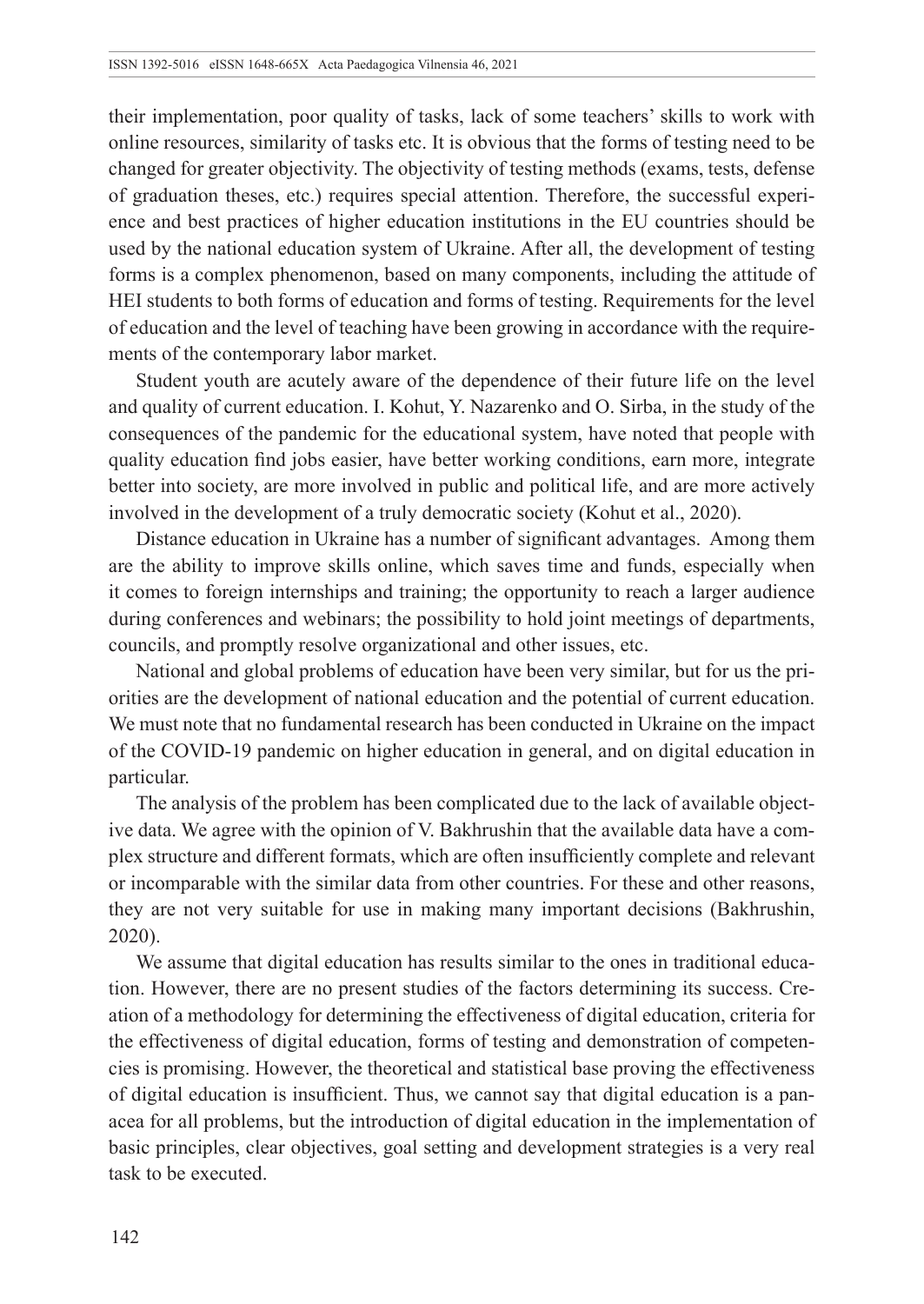## **Conclusions and reccomendations**

The analysis has allowed us to conclude that for the development of higher education, the threats and potential opportunities of destabilizing natural circumstances in society are different depending on the country. After all, in different regions the development of higher education has its own peculiarities. However, there are trends common to all higher education institutions. Among them: assistance, support and participation of the state and state authorities of all levels in the implementation of the principles of digital education; large-scale use of digital technologies of teaching and learning; development of digital skills and competencies, and formation of digital communication culture; improving the quality of education through the analysis of statistical data; analytics in the education system and strategic forecasts; formation of resilience and counteraction to crisis situations; systematic thinking and scientific and critical perception of the world; ability to work and live in conditions of coexistence of various intercultural and age groups; building contacts in real life and distinguishing between real live and fake live; accumulation of emotional intelligence and focusing on individual mental characteristics and features. Age characteristics, from this standpoint, is a fundamentally important category of information presentation, its proper structure and form; combination of faceto-face education and distance education (offline and online), flexibility, creativity and digital awareness of teachers; focus on the needs of target groups with consideration of changes in behavior patterns of students.

Most higher education institutions had had the necessary infrastructure and online teaching experience and had used digital technology before the COVID-19 pandemic, which had allowed functioning of the educational process. At the national level, normative documents have been developed that have allowed switching to remote operation (Bakhrushyn, 2020). Information support of teachers and students has been organized. Measures have been taken to provide economic support to higher education institutions. The challenge for many developing countries has been to limit the growing inequality of access to education and the lack of methodological training for teachers. The training of specialists in medicine, technical fields (engineering), IT-technologies, culture and arts have become commonly important for all countries (Prystai, 2020; Shelest, 2021).

The extraordinary situation that has developed today has the potential for bringing education out of the comfort zone. Proper self-diagnosis and self-analysis will allow educational institutions to test the effectiveness of existing digital solutions, determine their needs for technological modernization, provide retraining of teachers, identify strategies for further development, stabilize the educational sphere and bring it to a new level of quality.

There have been obvious changes in the demand for education, which have stimulated the development of new models and forms of learning, the transformation and flexibility of the educational space, expanding educational boundaries, increasing information resources, revealing new potential for education, teachers and students, and reducing costs of education, etc.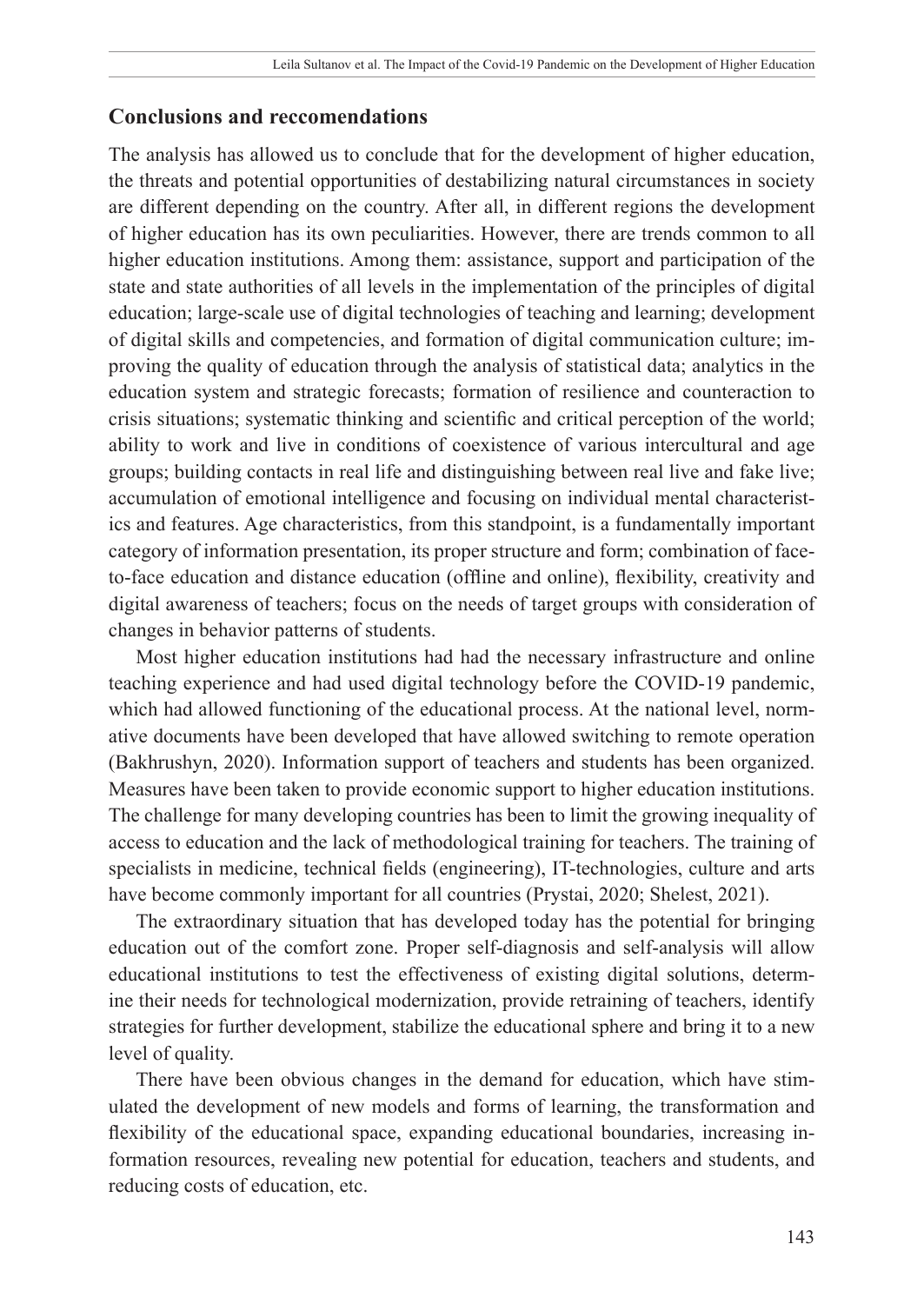The transformation of education caused by the pandemic has been in practice a complex issue that has required synergy and cooperation of many stakeholders. Such parties are the state as a whole, politics, educational institutions, students, faculty members, businesses and economies.

The state acts as a guarantor of the country's security, under which in our study we mean access to quality education in a pandemic and post-pandemic reality. Policies should ensure and support the adoption of laws on digital education, whereas educational institutions and teachers should focus their efforts on developing new principles of education and reflecting them in new curricula.

Students, as the consumers of the educational services, and the executor of the tasks set by the new reality in the future, must be guaranteed to receive a quality education. Representatives of business and the economy, taking into account the pace of digitalization of society and the inconsistency of education to these challenges, should, based on analytical studies, develop a long-term plan for priority innovative professions.

Since a significant percentage of teachers have some negative attitudes towards the online learning format, it is necessary to develop effective online programs that can fully replace face-to-face learning, make it interactive, and not just transfer information to digital format. This requires specific knowledge and IT-skills. In our opinion, the development of such programs requires the combined efforts of IT professionals and the specialists in the field of various disciplines of higher education. In addition to the development of programs, methodological training of teachers for online teaching, and practical training for teachers, mastering modern Internet technologies is also required.

The introduction of short-term forms of teachers' in-service training will serve to solve some problems. At these trainings, the instructors would present different forms and methods of teaching for distance education, describe the features of distance education, such as technical, visual, psychological, methodical, etc.

Equal access to higher education is a very important factor. To ensure it, the state, at the legislative level, as well as educational institutions must provide access of all segments of population to the digital infrastructure, regardless of social origin, intellectual level, and financial capabilities. However, access to digital infrastructure is not automatically limited to Internet access. This should be a complex approach from fully developed platforms, with optimal tools to utilize platforms and with methods developed to determine precisely the criteria used to measure efficiency.

In practice, this can be achieved by creating a single digital market for services and knowledge that would help adapt to the changes associated with the digital transformation. Effective education in pandemic conditions can be achieved by not only improving digital awareness and acquiring the necessary digital competencies. Other factors are creating a positive psychological climate for online communication, successful time management, work-life balance, and digital diet. These factors contribute to the stabilization of the situation in education and other spheres of public life.

From our viewpoint, at the micro level the development of methods for determining the criteria and effectiveness of education is promising. These include forms of testing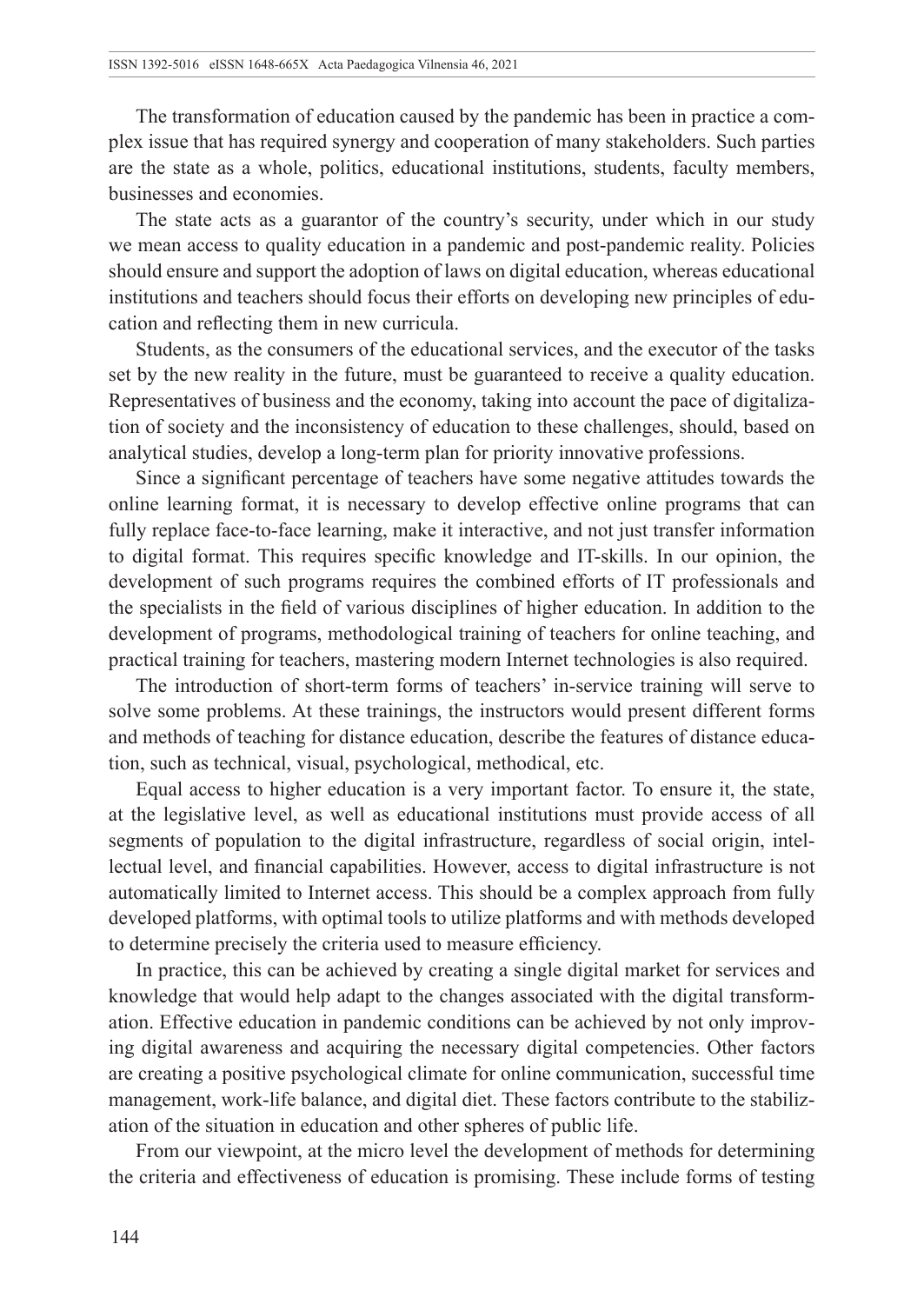and demonstration of competencies; strategies for training pedagogical staff; strategies for digital infrastructure. At the macro level, there is the introduction of a new model of education that will be able to respond flexibly to the challenges of the times. In such a model, it is necessary to foresee the possibility of combining traditional interaction between the participants of the educational process with the online developments for distance learning. The authors cannot claim that digital education is a panacea for all problems, but the introduction of digital education in terms of basic principles, clear objectives, comprehensive analysis, goal setting and development strategies is a very real task and a contribution to overcoming the effects of the COVID-19 pandemic.

#### **References**

- Aksoy, C.G., Eichengreen, B., Saka, O. (2020). *Revenge of the Experts: Will COVID-19 Renew or Diminish Public Trust in Science?* Access mode: [https://www.systemicrisk.ac.uk/sites/default/files/downloads/](https://www.systemicrisk.ac.uk/sites/default/files/downloads/publications/dp-96_0.pdf) [publications/dp-96\\_0.pdf](https://www.systemicrisk.ac.uk/sites/default/files/downloads/publications/dp-96_0.pdf)
- Altbach, Ph.G. (Ed.) (2020). *International Higher Education (2020). Number 102. SPECIAL ISSUE 2020*. Access mode: [https://www.internationalhighereducation.net/api-v1/article/!/action/getPdfOfArticle/art](https://www.internationalhighereducation.net/api-v1/article/!/action/getPdfOfArticle/articleID/2922/productID/29/filename/article-id-2922.pdf)[icleID/2922/productID/29/filename/article-id-2922.pdf](https://www.internationalhighereducation.net/api-v1/article/!/action/getPdfOfArticle/articleID/2922/productID/29/filename/article-id-2922.pdf)
- Auswirkungen der Corona-Pandemie auf Hochschulen und Studium (2020). *Hessisches Ministerium für Wissenschaft und Kunst.* Access mode: [https://wissenschaft.hessen.de/presse/corona-centerpage/auswirkun](https://wissenschaft.hessen.de/presse/corona-centerpage/auswirkungen-der-corona-pandemie-auf-hochschulen-und-studium)[gen-der-corona-pandemie-auf-hochschulen-und-studium](https://wissenschaft.hessen.de/presse/corona-centerpage/auswirkungen-der-corona-pandemie-auf-hochschulen-und-studium)
- Bai-Yun, C. (2020). *The Effects of COVID-19 on International Secondary Assessment*. Access mode: [https://](https://www.naric.org.uk/downloads/The Effects of COVID-19 on International Secondary Assessment  UK NARIC.pdf) [www.naric.org.uk/downloads/The%20Effects%20of%20COVID-19%20on%20International%20Sec](https://www.naric.org.uk/downloads/The Effects of COVID-19 on International Secondary Assessment - UK NARIC.pdf)[ondary%20Assessment%20-%20UK%20NARIC.pdf](https://www.naric.org.uk/downloads/The Effects of COVID-19 on International Secondary Assessment - UK NARIC.pdf)
- Bakhrushyn, V. (2020). Open Data for Educational Research in Ukraine. *Implementation of European Standards to Ukrainian Educational Research: collection of materials of IV International Scientific Conference of Ukrainian Association of Education Researchers, Drohobych, 26 June, 2020.* Drohobych: TREK ltd, 13-15. Access mode: [http://uera.org.ua/sites/default/files/2020-11/60.%20UERA%20Conference%20](http://uera.org.ua/sites/default/files/2020-11/60. UERA Conference 2020 Proceedings.pdf) [2020%20Proceedings.pdf](http://uera.org.ua/sites/default/files/2020-11/60. UERA Conference 2020 Proceedings.pdf)
- Barannikov, K., Leshukov, O., Nazaykinskaya, O., Sukhanova, E., Frumin, I. (2020). Lessons of "Stress-Test": HEIs in Conditions of Pandemic and after it: Analytical Report. Access mode: [https://drive.google.](https://drive.google.com/file/d/1GMcBIoP8ITzE_WDVh4nFksX6lceotZY3/view) [com/file/d/1GMcBIoP8ITzE\\_WDVh4nFksX6lceotZY3/view](https://drive.google.com/file/d/1GMcBIoP8ITzE_WDVh4nFksX6lceotZY3/view)
- Cooper, A. (2019). Foreword: the shape of things to come. *How robots change the world: What automation really means for jobs and productivity.* Oxford Economics. June, 2019. Access mode: [https://cdn2.hub](https://cdn2.hubspot.net/hubfs/2240363/Report - How Robots Change the World.pdf)[spot.net/hubfs/2240363/Report%20-%20How%20Robots%20Change%20the%20World.pdf](https://cdn2.hubspot.net/hubfs/2240363/Report - How Robots Change the World.pdf)
- Corona-Folgen für die internationale Hochschulwelt: Studien & Prognosen (2020). *Deutscher Akademischer Austauschdienst.* Access mode: [https://www.daad.de/de/infos-services-fuer-hochschulen/kompetenzzen](https://www.daad.de/de/infos-services-fuer-hochschulen/kompetenzzentrum/corona-folgen-fuer-die-internationale-hochschulwelt-studien-prognosen/)[trum/corona-folgen-fuer-die-internationale-hochschulwelt-studien-prognosen/](https://www.daad.de/de/infos-services-fuer-hochschulen/kompetenzzentrum/corona-folgen-fuer-die-internationale-hochschulwelt-studien-prognosen/)
- COVID-19 and higher education: Today and tomorrow. Impact analysis, policy responses and recommendations. April 9, 2020. (2020). *UNESCO.* Access mode: [http://www.iesalc.unesco.org/en/wp-content/up](http://www.iesalc.unesco.org/en/wp-content/uploads/2020/04/COVID-19-EN-090420-2.pdf)[loads/2020/04/COVID-19-EN-090420-2.pdf](http://www.iesalc.unesco.org/en/wp-content/uploads/2020/04/COVID-19-EN-090420-2.pdf)
- COVID-19 Social Science Lab. (2020). Access mode:<http://www.covidsoclab.org/>
- Economic Truth (2020). More than 65% of Villages are not Covered with Broadband Internet Access. Ministry of Digitalization of Ukraine. Access mode: https://www.epravda.com.ua/news/2020/07/30/663522/
- Europarliament. (2020). Rethinking Education in the Digital Age. Access mode: [https://www.europarl.](https://www.europarl.europa.eu/RegData/etudes/STUD/2020/641528/EPRS_STU(2020)641528_EN.pdf) [europa.eu/RegData/etudes/STUD/2020/641528/EPRS\\_STU\(2020\)641528\\_EN.pdf](https://www.europarl.europa.eu/RegData/etudes/STUD/2020/641528/EPRS_STU(2020)641528_EN.pdf)
- Eysenbach G., Fagherazzi G., Torous J. (2020). Effects of COVID-19 on College Students' Mental Health in the United States. *The National Center for Biotechnology Information.* Access mode: https://www.ncbi.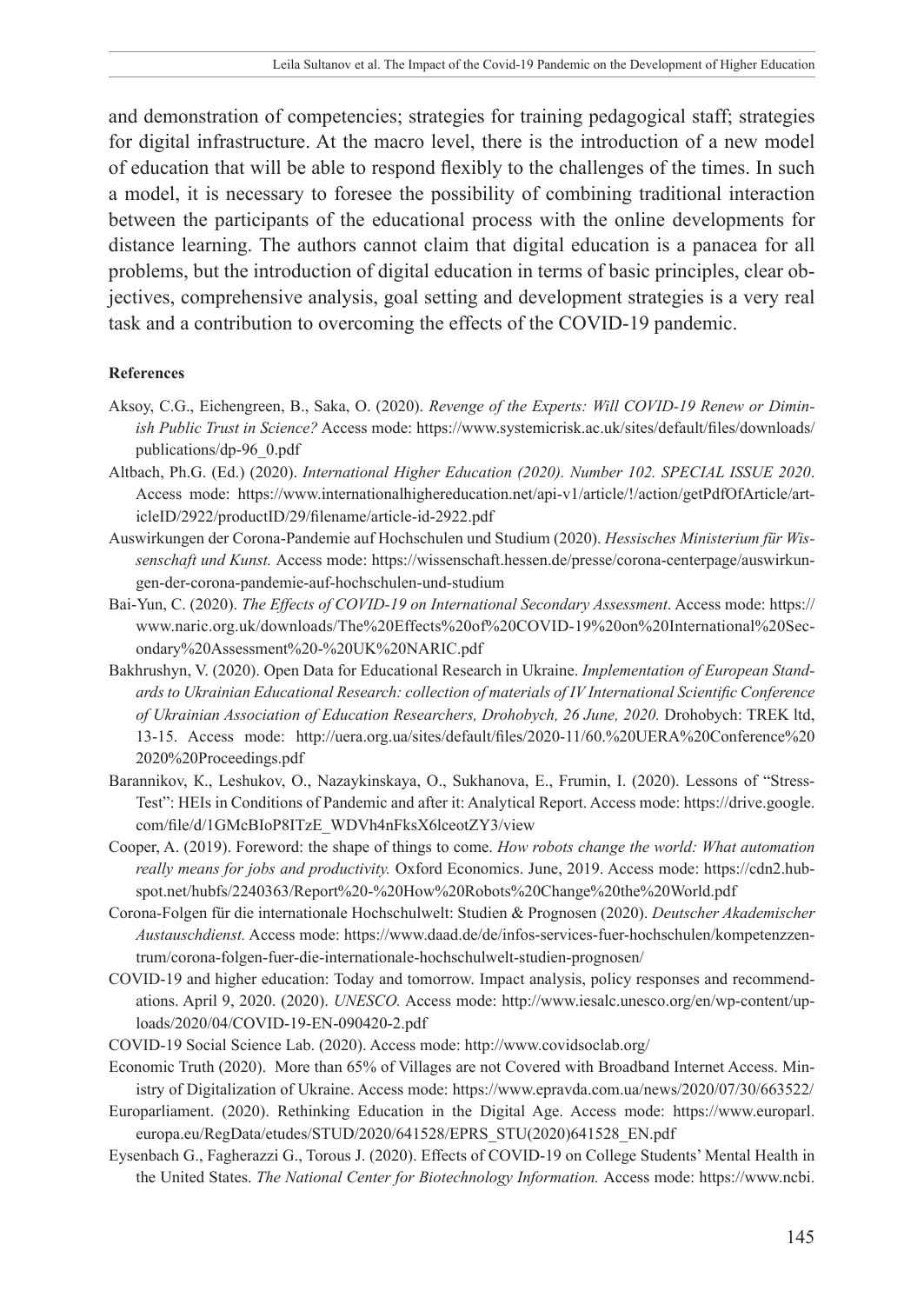nlm.nih.gov/pmc/articles/PMC7473764/#:~:text=Of%20the%20195%20students%2C%20138,and%20 depressive%20thoughts%20among%20students.

- Global Learner Survey. August 2020. (2020). Access mode: [https://www.pearson.com/content/dam/one-dot](https://www.pearson.com/content/dam/one-dot-com/one-dot-com/global/Files/news/gls/Pearson_Global-Learners-Survey_2020_FINAL.pdf)[com/one-dot-com/global/Files/news/gls/Pearson\\_Global-Learners-Survey\\_2020\\_FINAL.pdf](https://www.pearson.com/content/dam/one-dot-com/one-dot-com/global/Files/news/gls/Pearson_Global-Learners-Survey_2020_FINAL.pdf)
- Harashchuk, О. (2020). Education sphere after quarantine. Access mode: [https://www.pedrada.com.ua/art](https://www.pedrada.com.ua/article/2785-osvtnya-sfera-pslya-karantinu)[icle/2785-osvtnya-sfera-pslya-karantinu.](https://www.pedrada.com.ua/article/2785-osvtnya-sfera-pslya-karantinu)
- How Universities are Addressing the Coronavirus Crisis and Moving Forward. 14 July 2020. (2020). Access mode: [http://www.tsu.ru/upload/iblock/отчет%20QS.pdf](http://www.tsu.ru/upload/iblock/����� QS.pdf)
- Jump, P. (2020). *The Leaders Survey: Will Covid-19 leave universities in intensive care?* Access mode: [ht](https://www.timeshighereducation.com/features/leaders-survey-will-covid-19-leave-universities-intensive-care#survey-answer)[tps://www.timeshighereducation.com/features/leaders-survey-will-covid-19-leave-universities-intens](https://www.timeshighereducation.com/features/leaders-survey-will-covid-19-leave-universities-intensive-care#survey-answer)[ive-care#survey-answer](https://www.timeshighereducation.com/features/leaders-survey-will-covid-19-leave-universities-intensive-care#survey-answer)
- Khanenko, S. (2020). *Digital Hygiene: about Unexpected Reaction of Brain on Gadgets.* Access mode: [ht](https://mind.ua/openmind/20207639-cifrova-gigiena-pro-nespodivanu-reakciyu-mozku-na-gadzheti)[tps://mind.ua/openmind/20207639-cifrova-gigiena-pro-nespodivanu-reakciyu-mozku-na-gadzheti](https://mind.ua/openmind/20207639-cifrova-gigiena-pro-nespodivanu-reakciyu-mozku-na-gadzheti)
- Kohut, I., Nazarenko, Y. & Syrbu, O. (2020). Coronavirus and Education: Analysis of Problems and Consequences of Pandemic. Access mode: [https://cedos.org.ua/uk/articles/koronavirus-ta-osvita-analiz-prob](https://cedos.org.ua/uk/articles/koronavirus-ta-osvita-analiz-problem-i-naslidkiv-pandemii)[lem-i-naslidkiv-pandemii](https://cedos.org.ua/uk/articles/koronavirus-ta-osvita-analiz-problem-i-naslidkiv-pandemii)
- Marinoni, G., Land, H. Van't, Jensen, T. (2020). *The impact of COVID-19 on higher education around the world.* Access mode: https://www.iau-aiu.net/IMG/pdf/iau covid19 and he survey report final [may\\_2020.pdf](https://www.iau-aiu.net/IMG/pdf/iau_covid19_and_he_survey_report_final_may_2020.pdf)
- Prystai, D. (2020). What is the Problem of Higher Education and in Which Direction should It Move Forward? *Suspilne, 19 September 2020*. Access mode: https://suspilne.media/63463-u-comu-problemavisoi-osviti-ta-v-akomu-napramku-ij-varto-ruhatisa/
- Regional/National Perspectives on the Impact of COVID-19 on Higher Education (2020). *International Association of Universities.* Access mode: [https://www.iau-aiu.net/IMG/pdf/iau\\_covid-19\\_regional\\_perspect](https://www.iau-aiu.net/IMG/pdf/iau_covid-19_regional_perspectives_on_the_impact_of_covid-19_on_he_july_2020_.pdf)ives on the impact of covid-19 on he\_july\_2020\_.pdf
- Schmermund K. (2020). Wenn das digitale Studium zur Belastung wird. *Forschung & Lehre.* Access mode: <https://www.forschung-und-lehre.de/lehre/wenn-das-digitale-studium-zur->belastung-wird-3413/
- Siberg, D. (2016). Nine Rules of Digital Diet: Excerpt from the Book about Fight with Gadget Addiction. Access mode: [https://www.reaction.org.ua/complaints/devyat-pravil-cifroviy-dieti-urivok-z-knigi-pro](https://www.reaction.org.ua/complaints/devyat-pravil-cifroviy-dieti-urivok-z-knigi-pro-borotbu-z-gadzhetozalezhnistyu)[borotbu-z-gadzhetozalezhnistyu](https://www.reaction.org.ua/complaints/devyat-pravil-cifroviy-dieti-urivok-z-knigi-pro-borotbu-z-gadzhetozalezhnistyu)
- Shelest, O. (2017). Why Ukraine Lags behind the World in Terms of Internet Security. Access Mode: [https://](https://delo.ua/business/ukrajina-vidstaje-vid-svitu-za-zabezpechinistju-naselennja-inter-331808/) [delo.ua/business/ukrajina-vidstaje-vid-svitu-za-zabezpechinistju-naselennja-inter-331808/](https://delo.ua/business/ukrajina-vidstaje-vid-svitu-za-zabezpechinistju-naselennja-inter-331808/)
- Shelest, O. (2021). In 2021 Ministry of Digitalization is Planning to Provide Fixed Internet Access to Three Thousand Villages. Access mode: https://thedigital.gov.ua/news/holeksandr-shelest-u-2021-mintsifraplanue-zabezpechiti-dostupom-do-fiksovanogo-internetu-3-tis-sil
- So sehen Lehrkräfte die Corona-Krise in der Bildung (2020). *FOBIZZ. (Ein digitales Fortbildungszentrum für Lehrkräfte rund um IT, Medien und Digitalisierung.* Access mode: https://fobizz.com/umfrage-ergebnisse-so-sehen-lehrkraefte-die-corona-krise-in-der-bildung/
- Sociological Association of Ukraine. (2018). Social Inequities: Acceptance by Ukrainian Society. Access mode: [http://sau.in.ua/app/uploads/2019/07/ZVIT\\_SOCZIALNI-NERIVNOSTI\\_2018\\_.pdf](http://sau.in.ua/app/uploads/2019/07/ZVIT_SOCZIALNI-NERIVNOSTI_2018_.pdf)
- Studie zur Gesundheit von Studierenden in Zeiten der Corona-Pandemie (2020). *Zürcher Hochschule für Angewandte Wissenschaften.* Access mode: [https://www.zhaw.ch/de/gesundheit/forschung/gesundheit](https://www.zhaw.ch/de/gesundheit/forschung/gesundheitswissenschaften/projekte/studierendengesundheit/)[swissenschaften/projekte/studierendengesundheit/](https://www.zhaw.ch/de/gesundheit/forschung/gesundheitswissenschaften/projekte/studierendengesundheit/)
- Studie: «Lernen unter COVID-19 Bedingungen» (2020). Universität Wien. Access mode: https://lernencovid19.univie.ac.at/
- Sukhenko, Y. & Lukianenko, N. (2007). Overcoming Crisis Situations in Educational Environment: Methodical Guidelines. Poltava: POIPPO.
- The Future of Jobs Report 2018 (2018). Access mode: http://www3.weforum.org/docs/WEF\_Future\_of [Jobs\\_2018.pdf](http://www3.weforum.org/docs/WEF_Future_of_Jobs_2018.pdf)